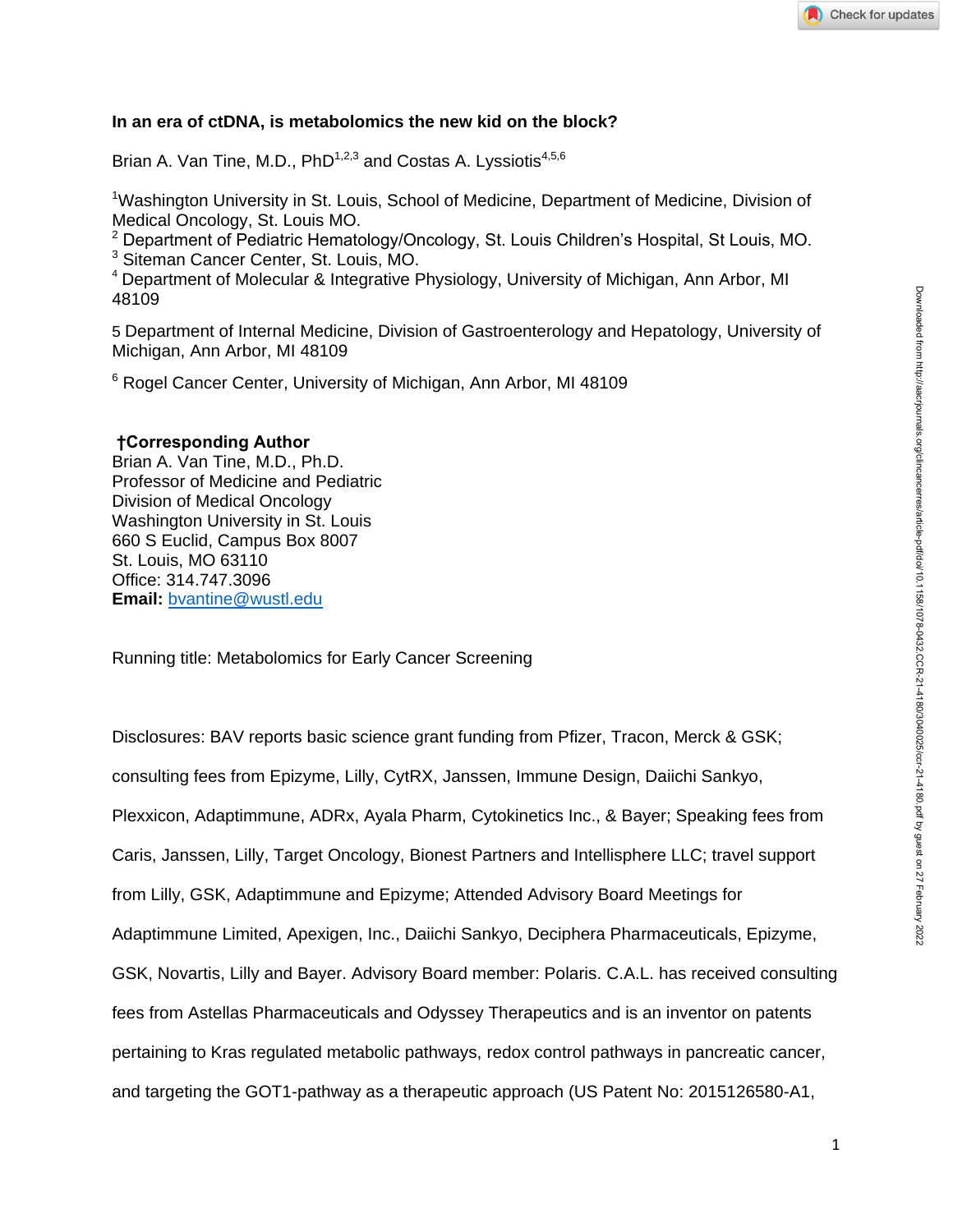05/07/2015; US Patent No: 20190136238, 05/09/2019; International Patent No: WO2013177426-A2, 04/23/2015).

#### **Summary**

Mass action drives the serum homeostasis of metabolites. Recent developments in biofluid metabolomics suggest the potential to harness these changes using small volumes of blood to diagnosis, monitor, and risk stratify cancer patients. This current study may represent a complementary technology to circulating tumor DNA detection.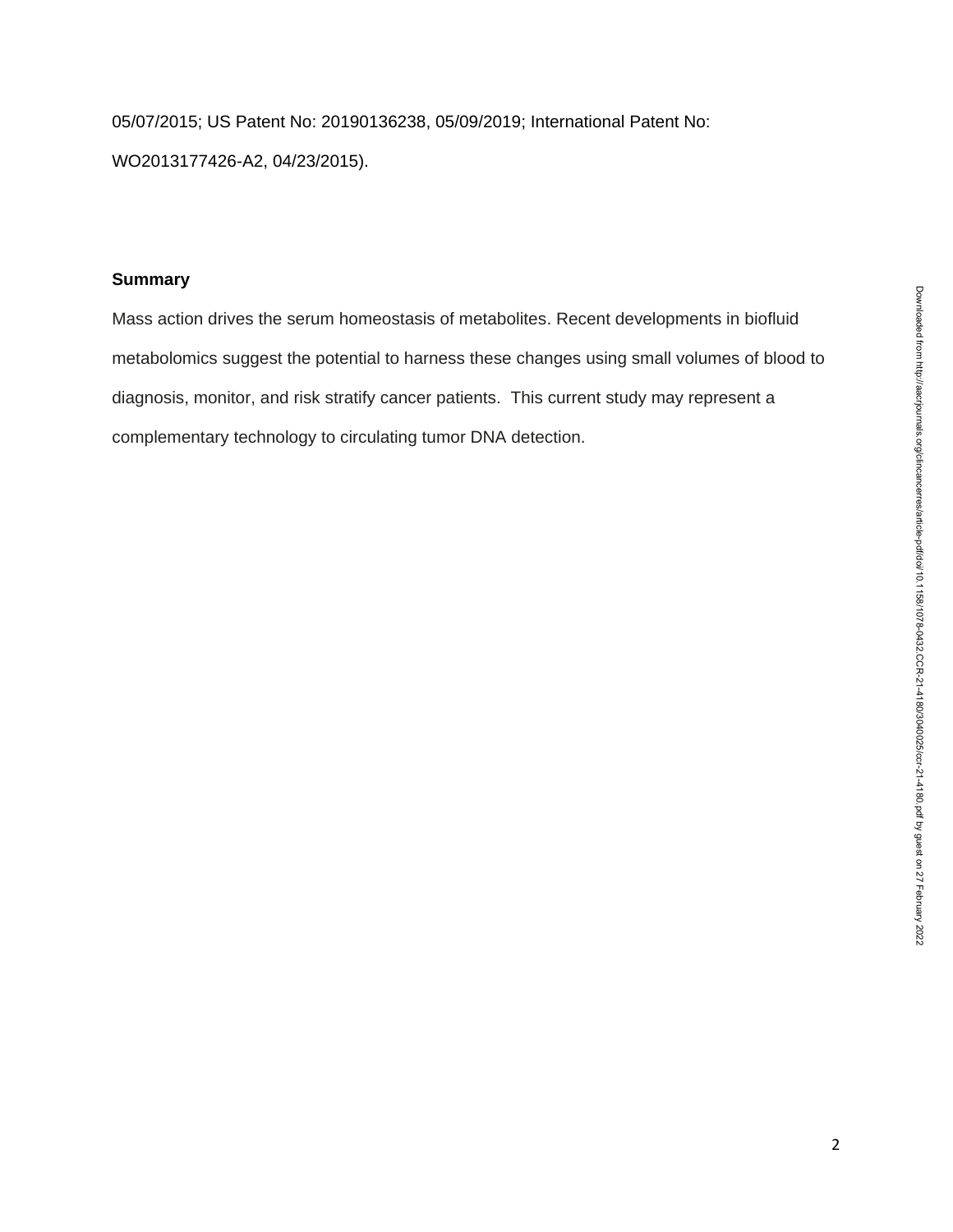#### **Main body**

In this issue of *Clinical Cancer Research*, Larkin and colleagues (1) harness metabolomics to prospectively identify cancer in the "low-risk, but not, no risk" patient group. This is the group of patients for which the probability of cancer is low on the clinical differential diagnosis, but where a delay in diagnosis may occur due to non-specific symptoms. In managed healthcare, such as the UK National Health Service, cancer referral pathways have a two week wait period for non-specific symptoms such a fatigue or weight loss. To address this, Suspected CANcer (SCAN) pathway was established in Oxfordshire, UK to help identify patients with early stage cancers. Patients were evaluated with contrast enhanced computerized tomography (CT) scans of the chest, abdomen, and pelvis alongside blood tests to help establish a diagnosis. This allowed for a gold standard to be used to call malignancy versus non-malignancy. Nuclear Magnetic Resonance (NMR)-based biofluid metabolomic analysis was then used to determine if could aide in the detection of cancer. The authors found that metabolomics demonstrated a relatively sensitive and specific test that could be used as a cost effective screen prior to ordering CT scans. While in the United States efforts are being made to use modalities such as circulating tumor DNA (ctDNA) or low dose CT scans to identify early stage cancers, these are not as of yet highly cost effective for population based screening.

The analysis of ctDNA is a rapidly advancing field used for disease monitoring, early detection, and genomic biomarker analysis hastened by the need for an accurate, rapid, and predictive test that can inform treatment decisions. Indeed, the use of ctDNA is making its way into clinical practice and being validated by clinical trials. For example, ctDNA based molecular residual disease (MRD) has been used in non-small cell lung cancer perioperatively, where it was able to risk stratify MRD positive and MRD-negative patients for the potential of relapse (2). In addition, pretreatment ctDNA was able to predict response of melanoma to first-line immunotherapy (3).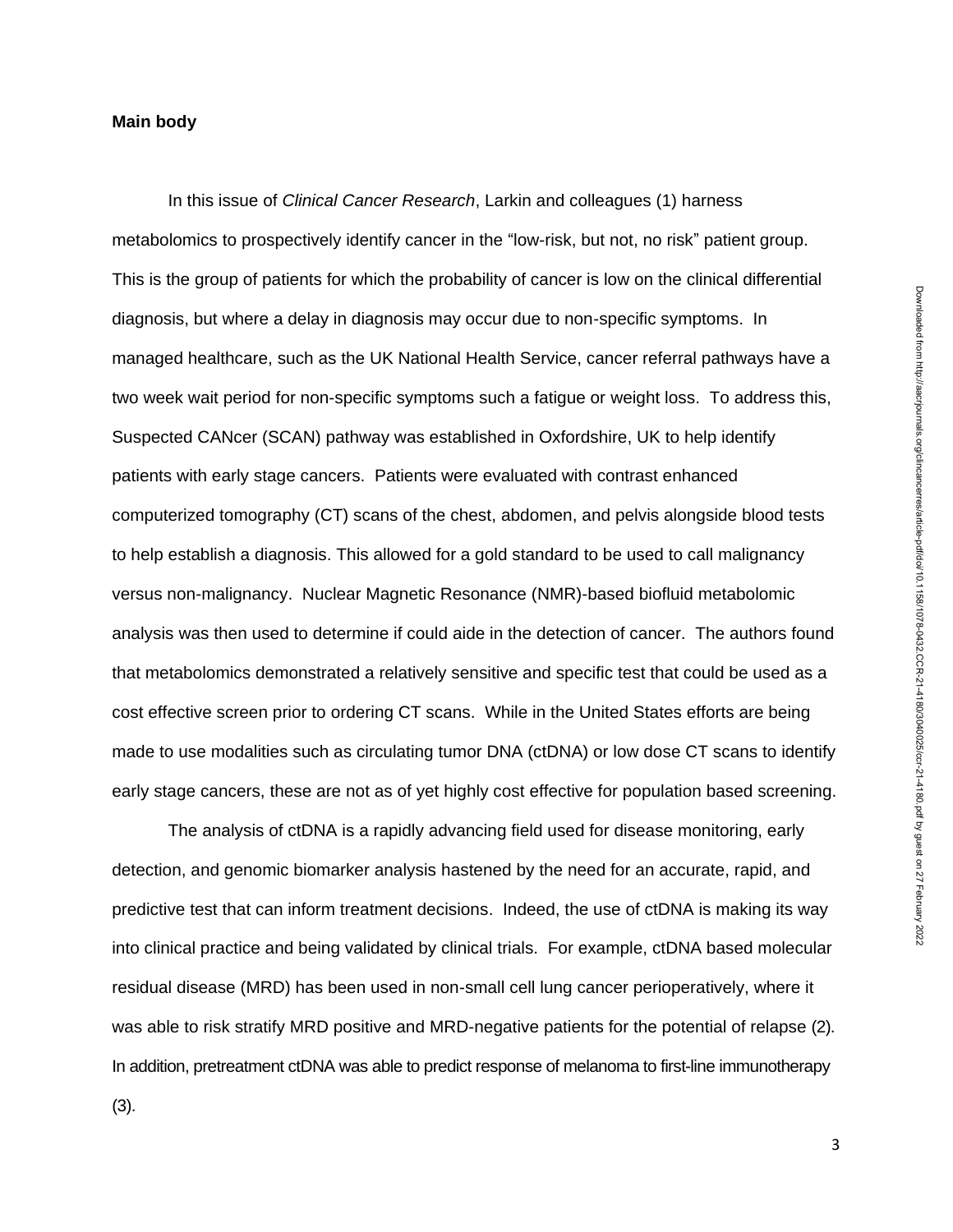The promise of ctDNA is not without is technical challenges. While ctDNA allows for the real-time genomic profiling without tumor biopsies, it is hindered by the low proportion of of ctDNA (%) in circulation and the sequencing requirements needed for accurate detection. Whole genome sequencing or even whole exon sequencing at a depth needed for detection is still prohibitively expensive for routine monitoring. In addition, the blood volumes required for detection are not trivial, for example the Natera test requires 10 milliliters of blood per draw. Depending on the technology used, amplification with PCR may be needed prior to sequencing and this can lead to background errors which may masquerade as tumor-derived variants. As these technologies improve, there is the expectation that ctDNA detection and utilization will improve and become more cost effective (4). In the meantime, there is a window of opportunity for alternative approaches to detect and monitor cancer.

One such opportunity comes from the paradigm shifting work of Rabinowitz group at Princeton University published in Nature Metabolism on circulating metabolite homeostasis (5). Using small animal *in vivo* carbon tracing of amino acids, glucose and other metabolites, they found a linear relationship between consumption flux and circulating concentration of metabolites. This observation suggests that mass action kinetics drive the concentration of circulating metabolites. Extrapolation of this concept to cancers, posits that blood steam metabolites would be proportional to the mass produced and released into the blood stream by a tumor. Complications implementing these concepts undoubtedly exist, including the fasting/fed state and resultant endocrine biology. Nevertheless, the work illustrates that an opportunity may exist to use steady state of metabolites in the blood stream as a first screen for cancer.

This leads us to the current work by Larkin et al. (1) This current research describes a new minimally invasive and inexpensive blood test to identify cancer in patients with nonspecific symptoms in order to determine if the cancer has spread. The study analysed samples from 304 patients with non-specific symptoms of cancer, such as fatigue and weight loss, who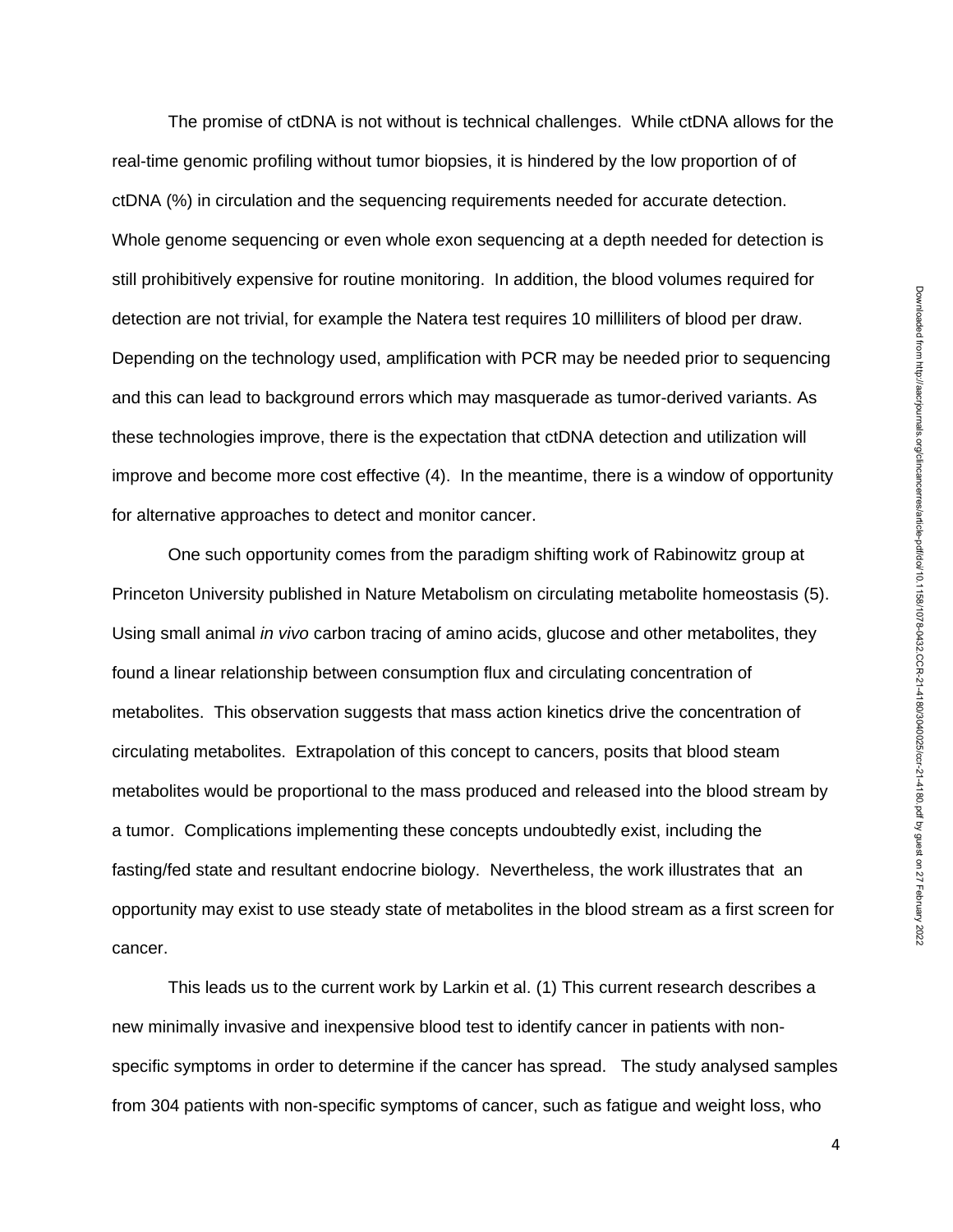were recruited through the Oxfordshire Suspected CANcer (SCAN) pathway. Unlike many blood-based tests for cancer, which use genetic material from tumours, this test measures the levels of small molecule metabolites NMR metabolomics. This rapid and inexpensive test has the possibility of identifying malignancy before conventional imaging, which could lead earlier cancer diagnosis, more appropriate treatment, and hopefully improve outcomes. Therefore, it is very exciting that the technology is showing promise in detecting cancer.

If metabolomics can be developed as a small blood volume test that can be rapidly turned over as a screen, this will be of high value to the primary care physician. However, in order to implement this methodology, it will be necessary to know the number of patients needed to find a true positive, as well as the positive and negative predictive values of the test. The likelihood a patient will be missed by any one test is critical to making public health decisions. As the price for sequencing comes down, we may find complementary information in utilizing both metabolomics and ctDNA testing. While one may have a higher sensitivity and require less volume, the ctDNA test can yield actionable information about point mutations and genetic predisposition. The clinical strengths of each test are demonstrated in **Figure 1**.

As both tests are used mainly as screens, only a biopsy and formal pathologic diagnosis at this time can truly make a diagnosis of cancer. Therefore, while biopsies and CT scans will not be leaving the current practice of oncology in the foreseeable future, ctDNA and metabolomics may soon become paired companion diagnostic approaches. These tests have the potential to detect early treatment failures and prevent unneeded toxicities from ineffective therapies long before a CT scan can formally identify a difference. As such, let us welcome the development of metabolomics to the management of cancer as a potential new player on the block.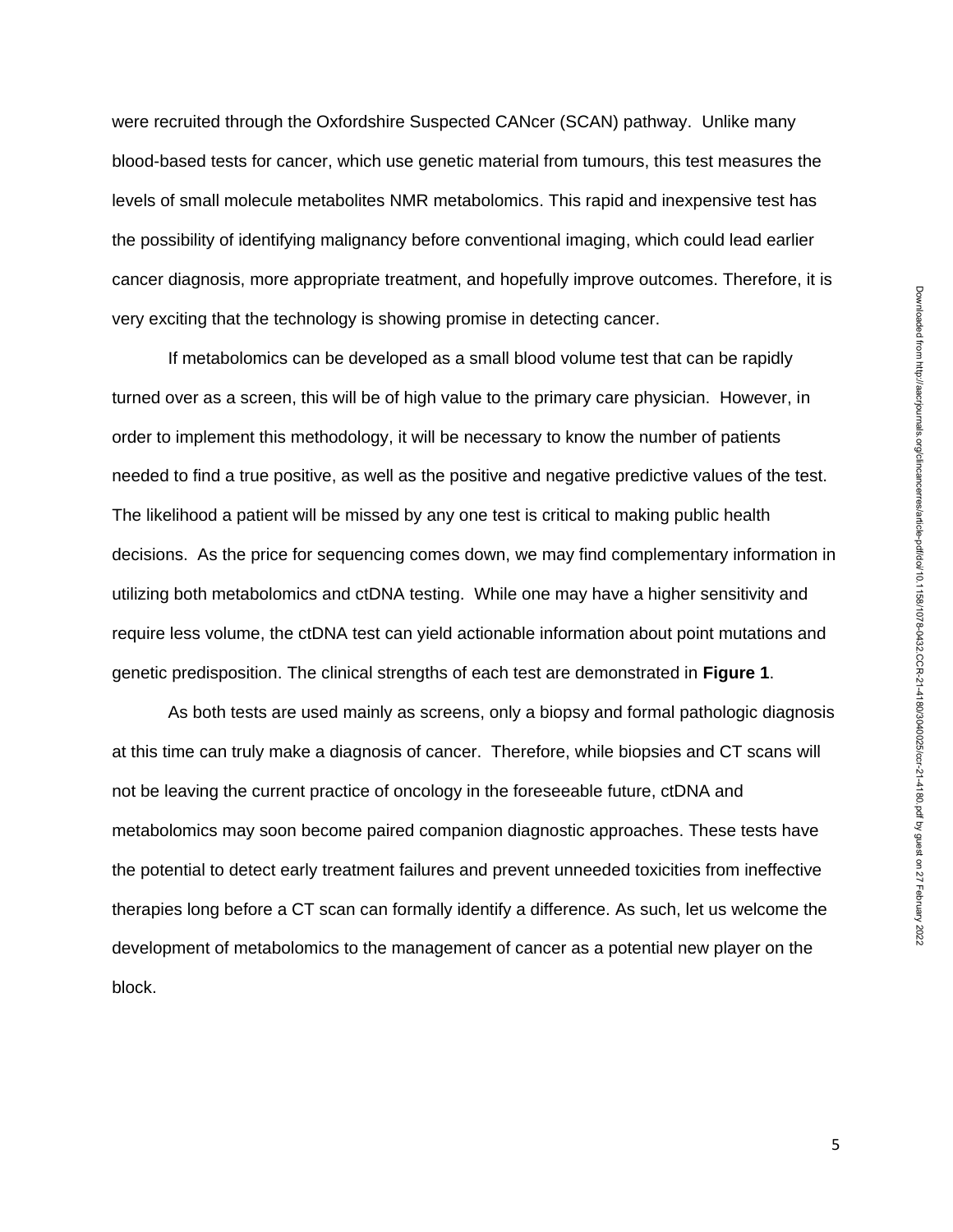# **Figure Legend**

Figure 1: Metabolomics (left) and ctDNA (right) are potentially complimentary technologies

aimed at improving the care of cancer patients.

## **References:**

- 1. Larkin JR, Anthony S, Johanssen VA, Yeo T, Sealey M, Yates AG*, et al.* Metabolomic Biomarkers in Blood Samples Identify Cancers in a Mixed Population of Patients with Nonspecific Symptoms. Clinical Cancer Research **2022** doi 10.1158/1078-0432.Ccr-21-2855.
- 2. Xia L, Mei J, Kang R, Deng S, Chen Y, Yang Y*, et al.* Perioperative ctDNA-Based Molecular Residual Disease Detection for Non–Small Cell Lung Cancer: A Prospective Multicenter Cohort Study (LUNGCA-1). Clinical Cancer Research **2021** doi 10.1158/1078-0432.Ccr-21-3044.
- 3. Marsavela G, Lee J, Calapre L, Wong SQ, Pereira MR, McEvoy AC*, et al.* Circulating Tumor DNA Predicts Outcome from First-, but not Second-line Treatment and Identifies Melanoma Patients Who May Benefit from Combination Immunotherapy. Clinical Cancer Research **2020**;26(22):5926-33 doi 10.1158/1078-0432.Ccr-20-2251.
- 4. Herberts C, Wyatt AW. Technical and biological constraints on ctDNA-based genotyping. Trends in Cancer **2021**;7(11):995-1009 doi [https://doi.org/10.1016/j.trecan.2021.06.001.](https://doi.org/10.1016/j.trecan.2021.06.001)
- 5. Li X, Hui S, Mirek ET, Jonsson WO, Anthony TG, Lee WD*, et al.* Circulating metabolite homeostasis achieved through mass action. Nat Metab **2022** doi 10.1038/s42255-021-00517-1.